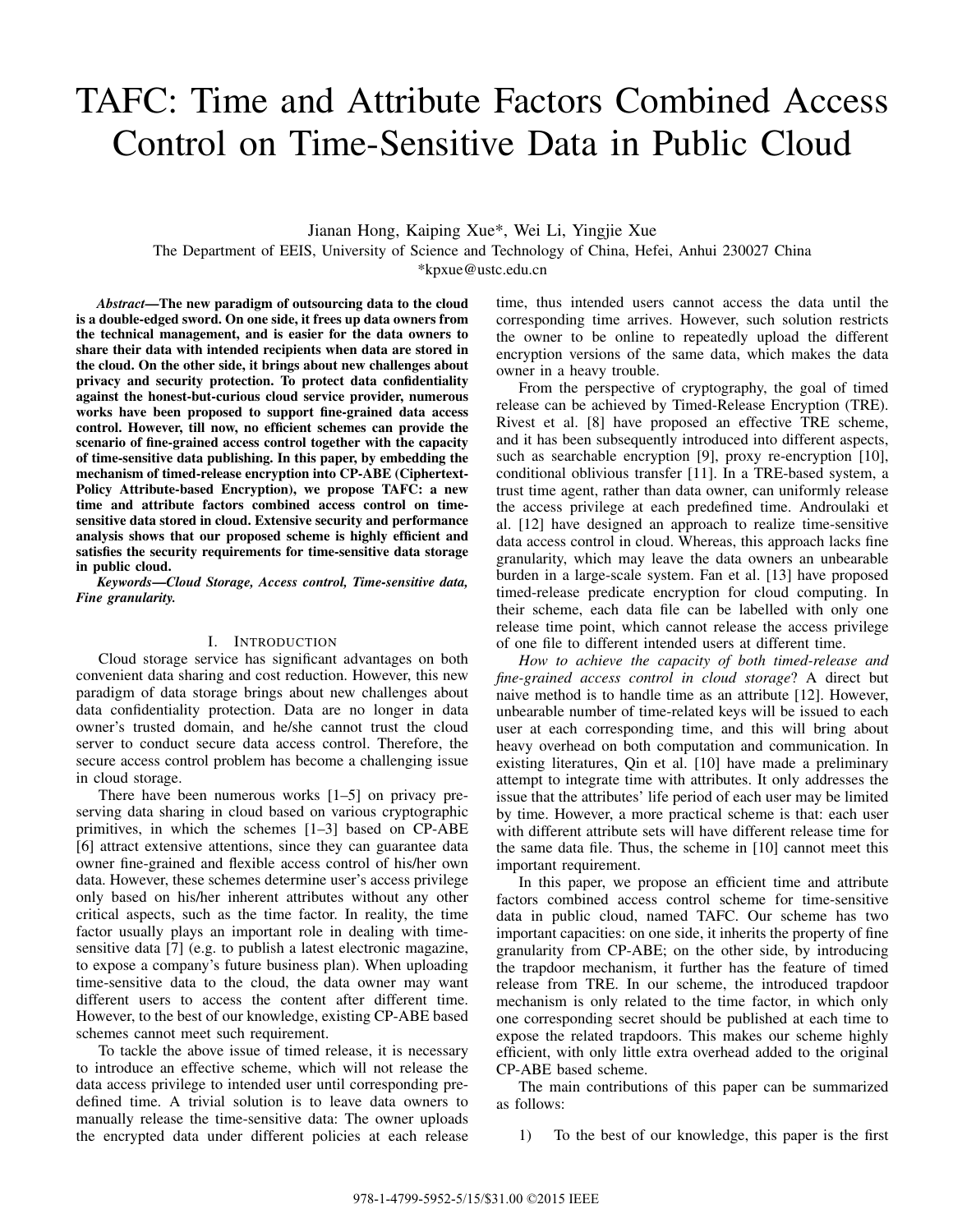

Fig. 1. TAFC Architecture and Operations

that proposes two factors (time and attributes) combination based access control scheme in cloud storage, which can simultaneously achieve the features of fine granularity and timed release.

- 2) We design an effective architecture to realize our scheme, in which we redesign an entity (the central authority, CA) to be responsible for the timed-release function. Besides distributing attribute-associated private keys, CA only needs to periodically publish universal time-related tokens to release access privileges. Such architecture occupies only a small amount of cost to provide our required access control scheme, which is reasonable and worthy.
- 3) For the function of timed release, there is no use of a secure tunnel between CA and the data owner. Thus, the additional overhead is lightweight.

The rest of this paper is organized as follows. In section II, we present the system architecture and state the security model. Section III reviews the related technical preliminaries. Section IV gives detailed construction of our proposed TAFC. In Section V we analyze our proposed scheme in terms of its security and performance. Finally, we conclude this paper in Section VI.

# II. SYSTEM AND SECURITY MODEL

#### *A. System Model*

As depicted in Fig. 1, the system consists of the following entities: cloud service provider (*cloud*), a central authority (*CA*), several data owners (*owner*), and many data consumers (*user*).

- *Cloud service provider (cloud)* includes the administrator of the cloud and cloud servers. The cloud stores a collection of data from owners, accepts download request from any users, as well as helps owners and users conduct onerous computations.
- *The central authority (CA)* is responsible to manage the security protection of the whole system: It publishes system parameters and distributes private keys related to specific attributes for each user. In addition, it acts as a time agent to publish the time-related secret (denoted as *time token, TK)* at each pre-defined time (This can be simplified as a periodic operation).
- *The data owner (owner)* decides the access policy based on attributes and release time, then encrypts the data under the policy before uploading it.
- *The data consumer (user)* is assigned a private key from CA. He/she can query any ciphertext stored in the cloud, but is able to decrypt it only if he/she satisfies both of the following constraints: 1) His/her attribute set satisfies the access policy; 2) The current access time is later than the corresponding release time.

## *B. Security Model*

In our access control system, the cloud is assumed to be "honest-but-curious", which is similar to most of the related literatures in the topic of cloud secure storage [2–5]: On one hand, it offers reliable storage service and correctly executes every computation mission for other entities; On the other hand, it may try to gain unauthorized information for its own benefits. Beyond the cloud, the whole system consists of one CA, many owners and users, in which CA is assumed to be fully-trust, while users can be malicious. CA is responsible for key distribution and time token publishing. We assume that a malicious user may try to decrypt the ciphertext to obtain unauthorized data by all means, including colluding with other users.

The proposed TAFC can realize a fine-grained and timedrelease access control system: Only a user with satisfied attribute set can access the data after the designate time. The proposed scheme is defined to be compromised if either of the following two types of users can successfully decrypt the ciphertext: 1) A user whose attribute set does not satisfy the access policy of corresponding ciphertext; 2) A user who tries to access the data before the specified release time, even if he/she has satisfied attribute set.

# III. PRELIMINARIES

# *A. Bilinear Pairings and Complexity Assumption*

Let  $\mathbb{G}_1$  and  $\mathbb{G}_2$  be two multiplicative cyclic groups of prime order p. Let  $e : \mathbb{G}_1 \times \mathbb{G}_1 \to \mathbb{G}_2$  be a bilinear map with the following properties:

- 1) *Computability.* There is an efficient algorithm to compute  $e(u, v) \in \mathbb{G}_2$ , for any  $u, v \in \mathbb{G}_1$ .
- 2) *Bilinearity.* For all  $u, v \in \mathbb{G}_1$  and  $a, b \in \mathbb{Z}_p$ , we have  $e(u^{a}, v^{b}) = e(u, v)^{ab}.$
- 3) *Non-degeneracy*. If  $g$  is a generator of  $\mathbb{G}_1$ , then  $e(g, g)$  is also a generator of  $\mathbb{G}_2$ .

*Definition 1:* (Decisional BDH Assumption, DBDH). The DBDH assumption is that no polynomial-time adversary is able to distinguish the tuple  $(g^a, g^b, g^c, e(g, g)^{abc})$  from another tuple  $(g^a, g^b, g^c, e(g, g)^z)$ , if the adversary has no knowledge of the random elements  $a, b, c, z \in \mathbb{Z}_p^*$ .

# *B. Ciphertext-Policy Attribute-based Encryption*

CP-ABE [6] is a cryptography prototype for one-to-many communication. In CP-ABE, each data file is encrypted under an access policy over some attributes, and each user is assigned a private key associated with a set of attributes. A user can access the data only if his/her attribute set satisfies the access policy. A CP-ABE scheme consists of the following four algorithms:

**Setup.** It takes a security parameter  $1^{\lambda}$  as input, and outputs a master key  $MK$ , and a public parameter  $PK$ .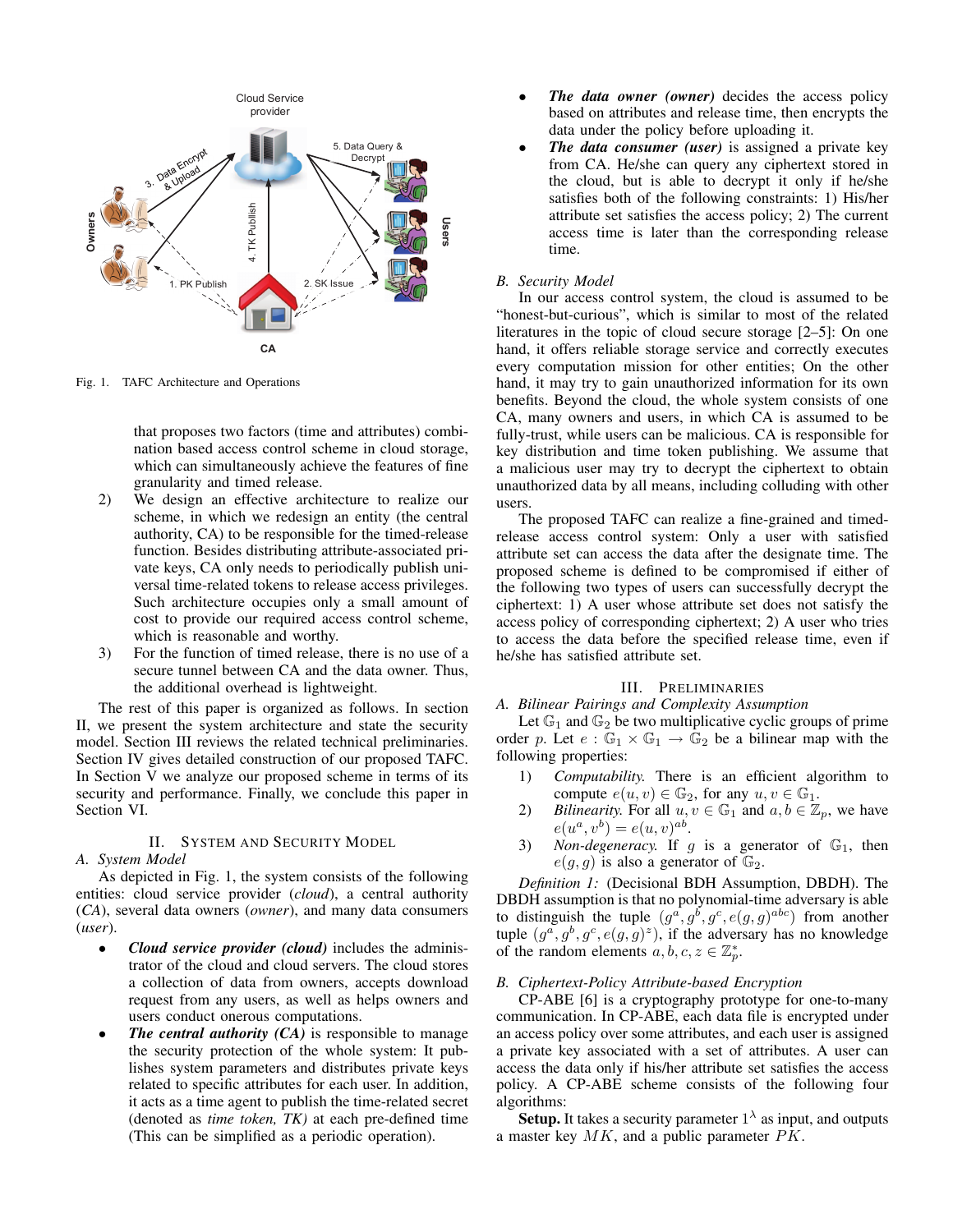**Key Generation.** It takes the master key MK and a set of attributes as input, outputs the private key  $SK$  associated to the inputting attribute set.

**Encryption.** It takes as input the public parameter  $PK$ , a message  $M$ , and an access policy  $T$  over some attributes. It outputs the ciphertext CT.

**Decryption.** It takes the private key SK, and the ciphertext  $CT$  as input, outputs either a message M or the distinguished symbol ⊥.

In order to protect data confidentiality against collusion attack, the attribute-associated key of each user is blinded by a secret random number.

Please refer to [6] for more details about CP-ABE. The literatures such as [1, 2, 14] have introduced CP-ABE to construct fine-grained access control frameworks.

# IV. OUR SCHEME

At the beginning of this section, we firstly present an overview of our proposed TAFC, mainly discussing the proposed mechanisms to achieve timed-release function. In the following, we introduce the concepts of access policy, time trapdoor and token. After that, we describe TAFC in details.

Table I describes our basic notations, which will be used in the following paragraphs.

TABLE I. SOME NOTATIONS

| <b>Notation</b> | <b>Description</b>                                           |
|-----------------|--------------------------------------------------------------|
| МK              | Master secret key of CA                                      |
| PK              | Public parameter of the system                               |
| $\overline{M}$  | Plaintext of the data                                        |
| $\tau$          | Access policy over attributes and time                       |
| CT              | Ciphertext of the data                                       |
| $S_i$           | Attribute set of user $U_i$                                  |
| $SK_i$          | Attribute-associated private key of user $U_i$               |
| $TS_r$          | Time trapdoor set upon node $x$ , in <i>unexposed</i> status |
| $TS'_x$         | Time trapdoor upon $x$ , in <i>exposed</i> status            |
| $TK_t$          | Time token of time t                                         |
| $\mathbb{F}_T$  | Unified format of time, such as " $dd/mm/yyyy"$              |

#### *A. Overview of TAFC*

To realize access control for time-sensitive data stored in cloud, we introduce timed-release encryption (TRE) into basic CP-ABE, to propose a relevant access control scheme for cloud storage. One challenging issue is how to combine CP-ABE and TRE. As Androulaki et al. [12] have mentioned, there lack effective approaches to associate these two techniques, except handling time as attribute, which will bring about unbearable number of keys. Our goal is to make a time-related key (or *time token* in TAFC) become a universal parameter for all users, so that the trust agent CA only needs to publish one token at each time, rather than issue time-related keys for each of the users. To achieve our goal, we propose a suit of mechanisms as follows:

1) Besides implementing the attribute-associated key management in basic CP-ABE, CA will define a timeline including a sequence of time points  $(t_1,$  $t_2, \dots, t_n$ , as shown in Fig. 2. In the following procedures, these time points can be selected by each data owner to release access privileges. The timeline is a virtual concept, and is realized as a unified time format  $\mathbb{F}_T$  as illustrated in Table I.



Fig. 2. Model of Timeline

- 2) A ciphertext is encrypted under an access policy T according to a pre-defined attribute set and release time, as shown in Fig. 3. To realize timed-release function, a time-related trapdoor  $TS_x$  is set in a specified node  $x$  in  $T$ . The trapdoor is used to blind the secret of  $x$ , so that only when the trapdoor is exposed  $(TS'_x$  as in Table I) can the relevant users access the data with their attribute-associated keys. A trapdoor is set with release time  $t \in \mathbb{F}_T$ . TAFC implements an identity-based encryption (IBE) algorithm [15] to set time trapdoors, in which the time t is handled as an identity. Such mechanism realizes timed-release function without complex interaction between CA and owner.
- 3) The cloud implements the computations to expose corresponding trapdoors at each time  $t$ , without any possibilities of leaking unauthorized secrets. In order to realize this feature, CA will publish one timerelated token  $TK_t$  at each time t, as shown in Fig. 2. The cloud obtains  $TK_t$  and transfers the status of each relevant time trapdoors. In this procedure, the cloud or other malicious user cannot obtain the relevant data, unless his/her attribute set satisfies the access policy of the data.
- 4) The decryption procedure is similar to original CP-ABE, while the major difference is: The secret should be re-constructed with the *exposed* time trapdoors, as well as attribute-associated private keys.

# *B. Access Policy and Time-Related Components*

Access policy structure, and time-related components (time trapdoor  $TS$  and time token  $TK$ ) are two of the important modifications over original CP-ABE based schemes. Therefore, we describe the concepts of these modification here.

*1) Access Policy Structure:* In TAFC, an access policy is over some attributes and release time. Fig. 3 shows an example of policy structure.

A structure  $T$  consists of several nodes of a policy tree, and some time trapdoors  $TS$ . A leaf node represents a certain attribute (In Fig. 3,  $A_0$ ,  $\dots$ ,  $A_3$  are the relevant attributes), and each non-leaf node represents a threshold gate ("AND", "OR", or the others). Each non-leaf node x has two logic values  $n_x$ and  $k_x$ , where  $n_x$  is the number of its child node, and  $k_x$  is the threshold. Especially,  $k_x = 1$  if x is an OR gate, or  $k_x = n_x$ if  $x$  is an  $AND$  gate.

In a structure  $\mathcal{T}$ , the number of included time trapdoors can be zero, one, or more than one. Each trapdoor  $TS_x$  is appended to a node  $x$ . From the perspective of algorithm,  $TS$ can be appended to arbitrary node of the structure (*leaf*, *nonleaf*, or even *root*). For instance, in Fig. 3,  $TS_2$  is appended to a leaf node in order to restrict the attribute  $A_1$ , while  $TS_1$ is upon a non-leaf node to restrict a sub-policy " $A_2 \wedge A_3$ ".

2) Time Trapdoors and Time Tokens: A time trapdoor (TS) is embedded in an access structure, such that the corresponding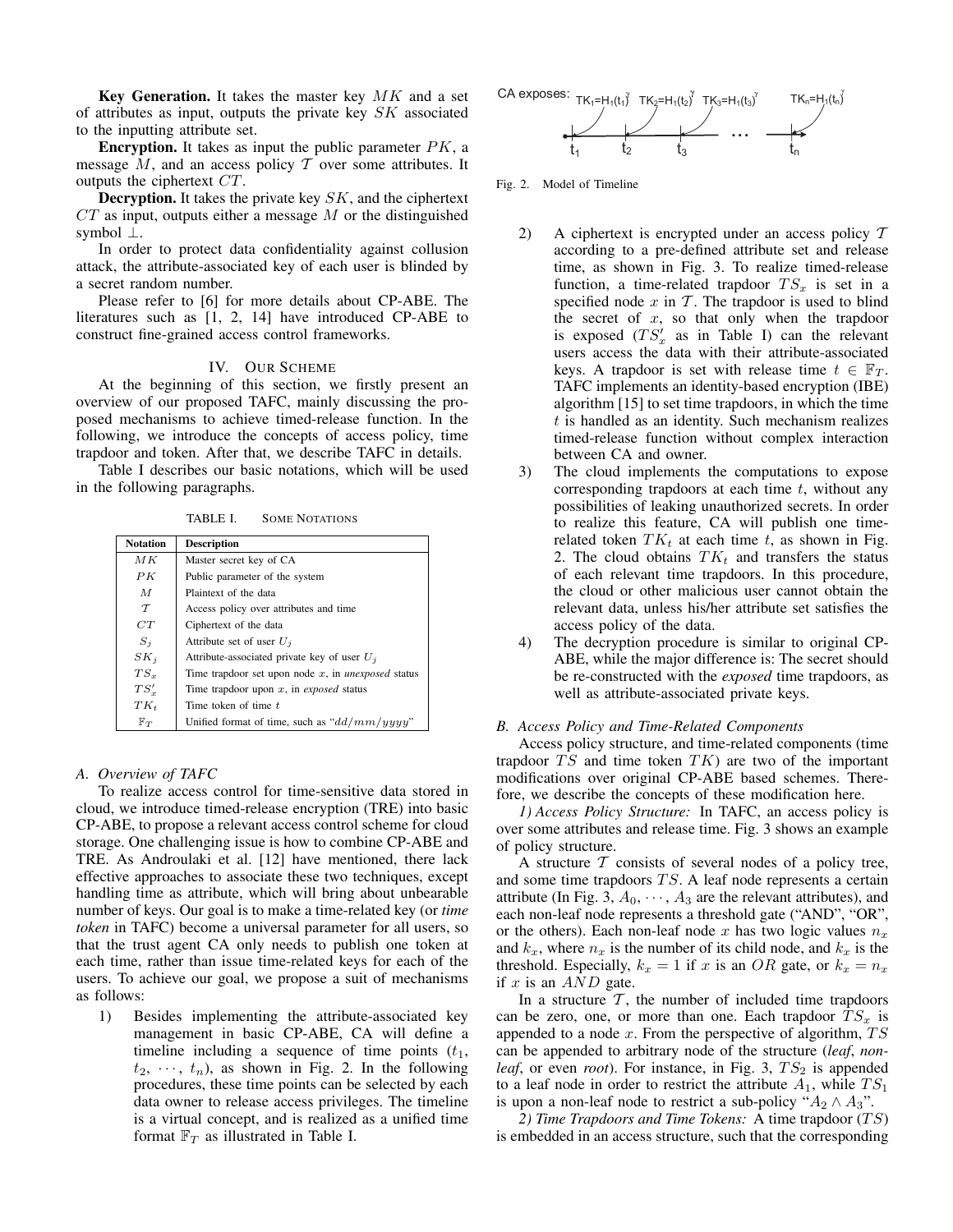

Fig. 3. Example of TAFC Access Structure

Fig. 4. Procedures Description of TAFC Construction

user's access permission is restricted by the status of  $TS$ . In this paper, we define two statuses for the time trapdoor: *exposed* or *unexposed*.

*Unexposed.* A trapdoor  $(TS)$  is *unexposed* if the intended users cannot access the corresponding secret through the trapdoor with their private keys.

*Exposed.* A trapdoor is *exposed* if the intended users can get the corresponding secret through this trapdoor. An *exposed* trapdoor is denoted as  $TS'$ .

A trapdoor's status can be transferred (or *exposed*) with a relevant time token  $(TK_t)$ . After  $TK_t$  is published at time t, anyone can transfer the status of corresponding time trapdoors.

In TAFC scheme, a trapdoor  $TS$  is generated by a data owner when encrypting his/her data, and a time token  $TK$  is generated and published by *CA*. The cloud service provider transfers each trapdoor's status from *unexposed* to *exposed* after obtaining the corresponding  $TK_t$ .

We can turn to Fig. 3 for instance: The trapdoor  $TS_1$  is related to a time  $t_1$ , and  $TS_2$  is related to  $t_2$ . Users that satisfy " $A_0 \wedge A_2 \wedge A_3$ " (such as  $U_1$ ) cannot get access privilege until the token  $TK_{t_1}$  is published; And users satisfying " $A_0 \wedge A_1$ " (such as  $U_2$ ) should wait for CA to publish  $TK_{t_2}$ .

#### *C. Construction*

Our scheme consists of six procedures: *setup*, *key generation*, *encryption*, *token generation*, *trapdoor exposure* and *decryption*. Fig. 4 depicts a brief description of our scheme (*setup* and *key generation* are not included in the figure).

*1) Setup:* The CA generates  $I = [p, \mathbb{G}_1, \mathbb{G}_2, g, e, H_1, H_2,$  $\mathbb{F}_T$ , where  $e: \mathbb{G}_1 \times \mathbb{G}_1 \to \mathbb{G}_2$  is a bilinear map,  $\mathbb{G}_1$  and  $\mathbb{G}_2$  are cyclic multiplicative groups of a prime order p, g is a generator of  $\mathbb{G}_1$ ,  $H_1$ :  $\{0,1\}^* \to \mathbb{G}_1^*$ ,  $H_2$ :  $\mathbb{G}_2^* \to \mathbb{Z}_p^*$ .  $\mathbb{F}_T$  is the time format.

The CA randomly chooses  $\alpha$ ,  $\beta$ ,  $\gamma \in \mathbb{Z}_n^*$ . The public parameter is published as:

$$
PK = (I, h = g^{\beta}, f = g^{\gamma}, e(g, g)^{\alpha}).
$$

And the master key  $MK$  is  $(\beta, \gamma, g^{\alpha})$ . (Note that  $f, \gamma$  are used for timed-release function.)

2) Key Generation: For each user  $U_i$  with attribute set  $S_i$ , CA firstly chooses a random  $u_j \in \mathbb{Z}_p^*$  as a unique identity for the user. Each attribute  $Att_i \in S_i$  is assigned a random  $r_i$ . Then, CA computes the user's private key as:

$$
SK_j = \{D = g^{(\alpha + u_j)/\beta}, \forall At t_i \in S_j : D_i = g^{u_j} \cdot H_1(At t_i)^{r_i}, D'_i = g^{r_i}\}.
$$

At the end of this procedure, the  $SK_i$  is sent to  $U_i$  in a secure tunnel.

*3) Encryption:* The data owner firstly uses a symmetric cryptography to encrypt the data  $M$  with a random chosen key  $\mathcal{K} \in \mathbb{G}_2$ .

Each node  $x$  in the policy  $T$  will obtain three secret parameters in this procedure as  $s_x^0$ ,  $s_x^1$  and  $s_x^7$ . Here,  $s_x^0$  is a parameter shared from its parent node, and  $s_x^1$  is the one shared with its child node (or dealt with the relevant attribute, if  $x$ is a leaf node). The  $s_x^{\tau}$  is a time-related parameter. Specially, if x is the root R,  $s_R^0$  is the base secret of T. The parameter assigning is in a top-down manner, starting from the root  $R$ as follows:

If x is R, the owner randomly chooses a random  $s_R^0 \in \mathbb{Z}_p$ . For each node x with  $s_x^0$ , the  $s_x^1$  and  $s_x^{\tau}$  are chosen as:

$$
\begin{cases}\n s_x^{\tau} \in \mathbb{Z}_p^*, \ s_x^{\tau} \cdot s_x^1 = s_x^0 & x \text{ is linked to time} \\
s_x^{\tau} = 1, \ s_x^1 = s_x^0 & \text{otherwise}\n\end{cases} (1)
$$

For each non-leaf node x with  $s_x^1$ , the owner chooses a polynomial  $q_x$ , whose degree  $d_x = k_x - 1$ , and  $q_x(0) = s_x^1$ . For each of x's child node y with a unique index  $index_y$ , the owner sets  $s_y^0 = q_x(index_y)$ .

For a trapdoor  $TS_x$  related to a release time  $t \in \mathbb{F}_T$  and a secret parameter  $s_x^{\tau}$ , the owner chooses a random  $r_t$ , and generates  $TS_x$  as:

$$
TS_x = \Big( A_x = g^{r_t}, \ B_x = s_x^{\tau} + H_2(e(H_1(t), f)^{r_t}) \Big).
$$

For a leaf node x with  $s_x^1$  and relevant attribute  $Att_x$ , the owner computes:  $C_x = g^{s_x^T}$ ,  $C'_x = H_1(Att_x)^{s_x^1}$ . The final ciphertext is uploaded as:

$$
CT = \left(T_M, \ \tilde{C} = Enc(M, \mathcal{K}), \ \dot{C} = \mathcal{K}e(g, g)^{\alpha s_R^0}, \ C = h^{s_R^0}, \right)
$$
  

$$
\forall x \in \mathcal{T} \text{ is a leaf node}: C_x, C'_x;
$$
  

$$
\forall TS_x \in \mathcal{T}: TS_x = (A_x, B_x)\right).
$$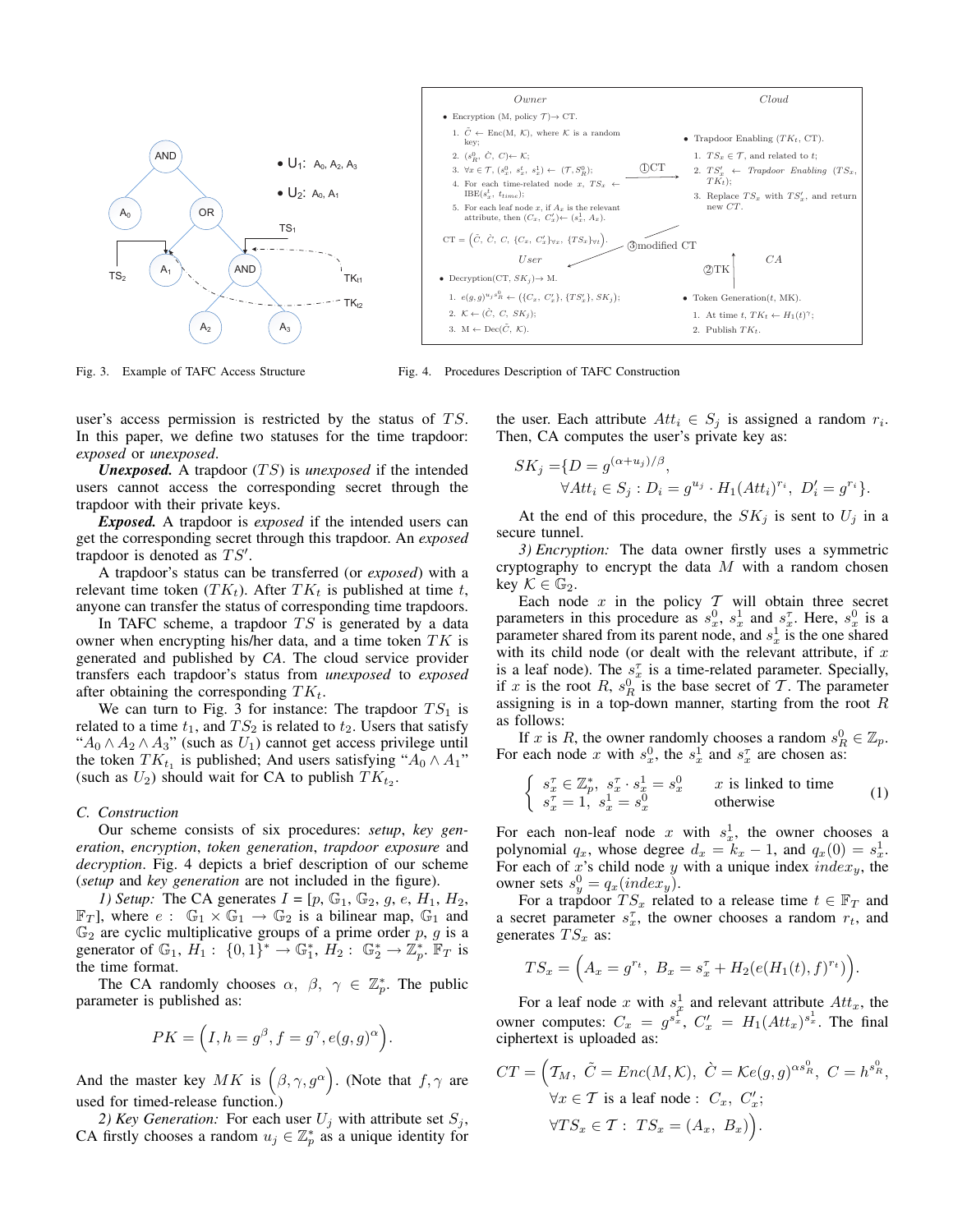*4) Token Generation:* At each time  $t \in \mathbb{F}_T$ , CA generates and publishes a time token  $TK_t$  as follows:

$$
TK_t = H_1(t)^\gamma \tag{2}
$$

*5) Trapdoor Exposure:* If the current time t is the same as the release time related to  $TS_x$ , the cloud will receive a corresponding token  $TK_t$  from CA. Then, the cloud runs this procedure to expose the trapdoor.

The procedure is run as: When the cloud receives  $TK_t$ , it queries all trapdoors associated to t. For all such  $TS_x =$  $(A_x, B_x)$ , the cloud computes the *exposed* trapdoors as:

$$
TS_x' = B_x - H_2(e(TK_t, A_x))
$$
\n<sup>(3)</sup>

If the procedure is run in right manner, we have  $TS'_x = s_x^{\tau}$ . The cloud replaces the trapdoor with  $TS'_x$  in each relevant CT.

*6) Decryption:* After querying CT from the cloud, a user  $U_j$  (with attribute set  $S_j$ ) conducts this procedure with  $SK_j$ . As  $TS'_x = s_x^{\tau}$ , we can have:

$$
\begin{cases}\n s_x^{\tau} = TS'_x & x \text{ is linked to exposed trapdoor} \\
s_x^{\tau} = 1 & \text{no trapdoor is set upon } x\n\end{cases}
$$
\n(4)

The decryption procedure is run in a bottom-up manner (from leaf nodes to the root  $R$ ) as follows:

For a leaf node x with attribute  $Att_i$ , if  $Att_i \in S_i$  and no unexposed trapdoor is set upon  $x$ , then the user computes as:

$$
F_x = \left(\frac{e(D_i, C_x)}{e(D_i', C_x')}\right)^{s_x^{\tau}} = e(g, g)^{u_j s_x^1 s_x^{\tau}} = e(g, g)^{u_j s_x^0} \tag{5}
$$

If  $Att_i \notin S_j$  or  $TS_x$  is *unexposed*, then  $F_x = \perp$ .

For a non-leaf node x, let  $S_x$  be an arbitrary  $k_x$ -size set of its child nodes z such that  $F_z \neq \perp$ . If such  $S_x$  exists, and x is not embedded with an *unexposed* trapdoor, then the user computes:

$$
F_x = \left(\prod_{z \in S_x} F_z^{\prod_{y \in S_x, y \neq z} \frac{index_y}{index_y - index_z}}\right)^{s_x^{\tau}} = e(g, g)^{u_j s_x^0} \tag{6}
$$

Otherwise,  $F_x$  returns  $\perp$ .

For the root node R, if  $F_R \neq \perp$ , then  $F_R = e(g, g)^{u_j s_R^0}$ . Finally, the user tries to recover the content of  $M$  as

$$
\mathcal{K}' = \frac{\dot{C}}{e(C, D)/F_R} = \mathcal{K};
$$
\n
$$
M' = Dec(\tilde{C}, \mathcal{K}') = Dec(Enc(M, \mathcal{K}), \mathcal{K}) = M.
$$
\n
$$
V. \quad \text{ANALYSIS}
$$
\n(7)

## *A. Security Analysis*

We analyze the security properties of TAFC on critical aspects as follows.

*1) Fine-Grained and Timed-Release Access Control:* TAFC provides data owner with the capability to define an access policy according to flexible association of attributes and release time. With the access policy embedded in the ciphertext, a user can decrypt the ciphertext to access the data, only if his/her attribute set satisfies the policy, and the access time is later than the corresponding release time.

*2) Security against Collusion Attack:* In TAFC, each user's attribute-associated private key  $SK_j$  is blinded by a secret number  $u_j \in \mathbb{Z}_p^*$ . This mechanism is implemented to resist the collusion attack: The adversary cannot combine different

SK to forge a new private key associated with a larger set of attributes, therefore, the collusion will not bring more privileges to the adversary.

*3) Data Confidentiality:* From the cryptography perspective, the data confidentiality of TAFC relies on the security of CP-ABE [6] and IBE [15], both of which are proved secure under DBDH assumption in these literatures. In decryption procedure of our scheme, the  $F_x$  is computed as  $(e(g, g)^{u_j s_x^1})^{s_x^1}$ , in which  $e(g, g)^{u_j s_x^1}$  is protected by CP-ABE algorithm, and  $s_x^{\tau}$  is protected by IBE. An adversary cannot successfully guess  $F_x$  in an innegligible probability, if he/she has no information of either  $e(g, g)^{u_j s_x^1}$  or  $s_x^{\tau}$ . Thus, TAFC well preserves the data confidentiality property of CP-ABE and IBE.

From the protocol perspective, the  $s_x^{\tau}$  is exposed with a relevant time token  $TK_t$ , which is generated and published by CA at each release time. As the token can be published to the system, rather than securely distributed to other entities, the security feature of this mechanism, therefore, does not rely on an extra secure tunnel.

#### *B. Performance Analysis*

In order to give an intuitive evaluation of the performance of TAFC, we make a comparison with other related schemes, such as Androulaki et al. [12] (denoted as *LoTAC*), and an approach based on CP-ABE, where time is handled as attribute (denoted as *TasA*). Since the performance difference is mainly on communication and computation cost of CA and data owner, we analyze these two aspects as follows.

*1) CA's Cost for Timed-Release Function:* Fig. 5 and Fig. 6 show the overhead evaluation of trust entities (including CA), with increasing number of users and released data respectively. In TAFC, a time token  $TK_t$  is a universal parameter among all users for one time point  $t$ . CA, therefore, only needs to calculate and publish one token at each time. On the contrary, if time is handled as an attribute (as in TasA), CA should distribute time-associated private key to each user at each time, meaning the extra cost is linear to the number of users.

In LoTAC, although CA does not need to do anything for timed-release function, another trust entity, should implement the timed-release decryption algorithm for each file at each release time. The overhead of this trust entity for this job is linear to the amount of relevant data, as shown in Fig. 6. On the contrary, in TAFC, the timed-release computation for every file can be outsourced to the *honest-but-curious* cloud, without leaking any unauthorized secret.

Thus, TAFC shows its advantage on CA's cost reduction, when the access control system includes large amount of users and shared data.

*2) Owner's Cost versus Number of Intended Users:* When the owner uploads his/her file, his/her communication cost depends on the package size of the corresponding ciphertext. If we only consider the number of intended users, the cost of owner in LoTAC is  $O(|U|)$ , where |U| is the number of intended users; while the cost in TAFC and TasA is  $O(N_{att})$ , where  $N_{att}$  is the number of attributes in an access policy. In the real world, when the number of intended users increases,  $N_{att}$  will increase much more slowly than |U|, in quite a high probability. With this assumption, Fig. 7 gives the overhead evaluation of data owner with increasing intended users, when encrypting one data file. Because of fine granularity inherited from CP-ABE, TAFC and TasA significantly reduce the com-